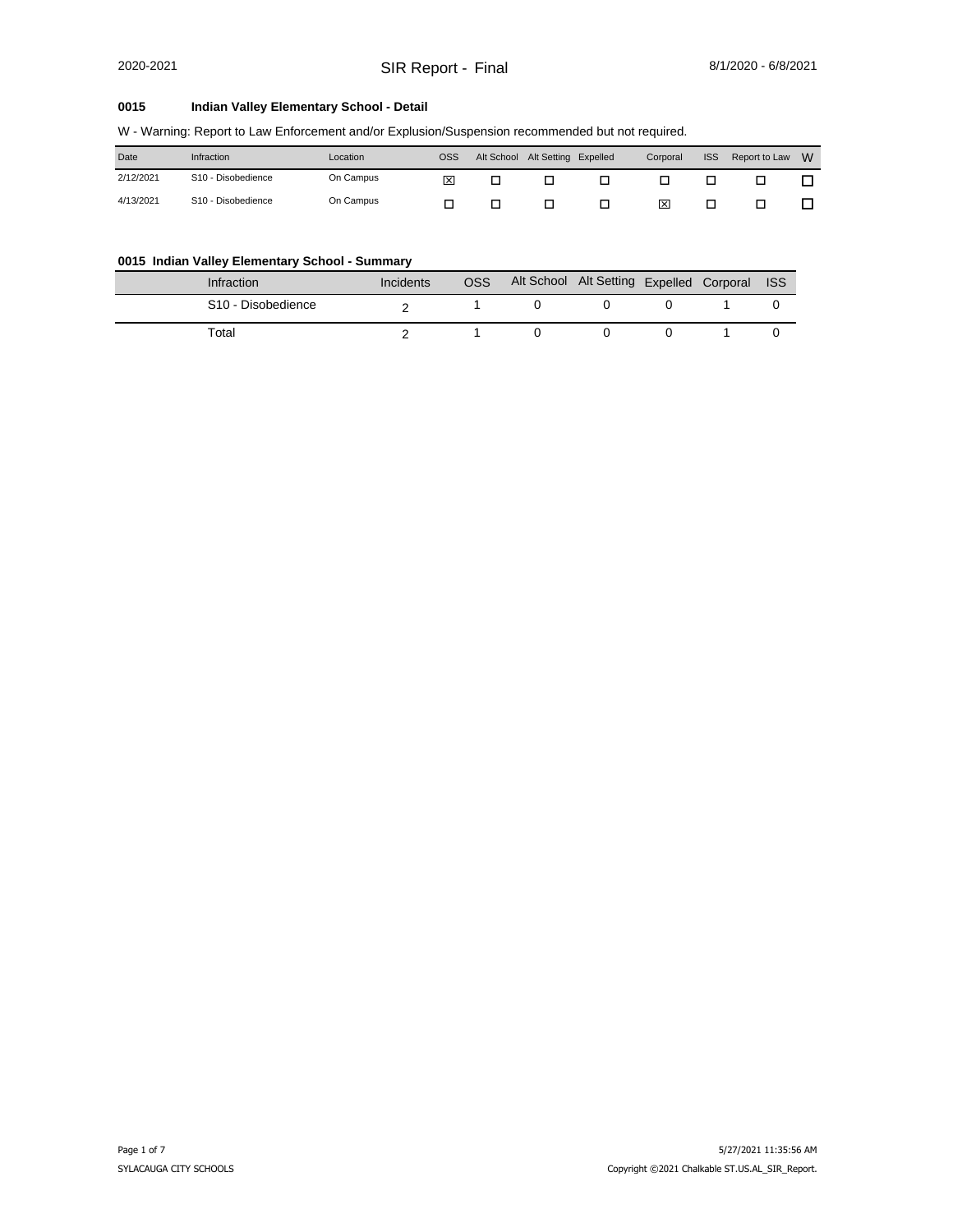### **0035 Nichols-Lawson Middle School - Detail**

W - Warning: Report to Law Enforcement and/or Explusion/Suspension recommended but not required.

| Date       | Infraction                                        | Location     | <b>OSS</b> |   | Alt School Alt Setting Expelled |        | Corporal | <b>ISS</b> | Report to Law | W      |
|------------|---------------------------------------------------|--------------|------------|---|---------------------------------|--------|----------|------------|---------------|--------|
| 10/13/2020 | S10 - Disobedience                                | On Campus    | □          | □ | □                               | □      | ⊠        | □          | □             | $\Box$ |
| 10/27/2020 | S09 - Defiance                                    | On Campus    | ⊠          | □ | □                               | □      | □        | □          | □             | □      |
| 10/27/2020 | S10 - Disobedience                                | On Campus    | □          | □ | П                               | П      | ⊠        | □          | □             | $\Box$ |
| 11/6/2020  | S11 - Disorderly Conduct                          | On Campus    | □          | □ | □                               | □      | ⊠        | □          | □             | $\Box$ |
| 11/16/2020 | S11 - Disorderly Conduct                          | On Campus    | □          | □ | П                               | П      | ⊠        | □          | □             | $\Box$ |
| 11/17/2020 | S20 - Harassment                                  | On Campus    | □          | □ | □                               | □      | ⊠        | □          | □             | $\Box$ |
| 11/19/2020 | S10 - Disobedience                                | On Campus    | □          | □ | □                               | □      | ⊠        | □          | □             | $\Box$ |
| 1/7/2021   | S17 - Fighting                                    | On Campus    | ⊠          | □ | □                               | □      | □        | □          | □             | $\Box$ |
| 1/7/2021   | S17 - Fighting                                    | On Campus    | ⊠          | □ | □                               | □      | □        | □          | □             | $\Box$ |
| 1/11/2021  | S30 - Sexual Offenses, Other                      | Off Campus   | ⊠          | □ | П                               | □      | □        | □          | □             | $\Box$ |
| 1/14/2021  | S09 - Defiance                                    | On Campus    | ⊠          | □ | □                               | □      | □        | □          | □             | $\Box$ |
| 1/21/2021  | S20 - Harassment                                  | On Campus    | ⊠          | □ | □                               | □      | □        | □          | □             | $\Box$ |
| 1/22/2021  | S11 - Disorderly Conduct                          | On Campus    | □          | □ | □                               | П      | ⊠        | □          | □             | $\Box$ |
| 1/22/2021  | S11 - Disorderly Conduct                          | On Campus    | □          | □ | □                               | □      | ⊠        | □          | □             | $\Box$ |
| 1/22/2021  | S11 - Disorderly Conduct                          | On Campus    | □          | □ | □                               | П      | ⊠        | □          | □             | $\Box$ |
| 1/22/2021  | S20 - Harassment                                  | On Campus    | ⊠          | □ | □                               | □      | □        | □          | □             | $\Box$ |
| 2/5/2021   | S09 - Defiance                                    | On Campus    | □          | □ | □                               | □      | ⊠        | □          | □             | $\Box$ |
| 2/5/2021   | S31 - Threat/Intimidation                         | On Campus    | ⊠          | □ | □                               | □      | □        | □          | □             | $\Box$ |
| 2/8/2021   | S17 - Fighting                                    | In Transport | ⊠          | □ | □                               | □      | □        | □          | □             | □      |
| 2/8/2021   | S17 - Fighting                                    | In Transport | ⊠          | □ | □                               | □      | □        | □          | □             | □      |
| 2/11/2021  | S10 - Disobedience                                | On Campus    | ⊠          | □ | □                               | П      | □        | □          | □             | $\Box$ |
| 2/19/2021  | S17 - Fighting                                    | On Campus    | ⊠          | □ | П                               | □      | □        | □          | □             | $\Box$ |
| 2/19/2021  | S17 - Fighting                                    | On Campus    | ⊠          | □ | □                               | □      | □        | □          | □             | $\Box$ |
| 2/22/2021  | S31 - Threat/Intimidation                         | On Campus    | ⊠          | □ | □                               | □      | □        | □          | □             | $\Box$ |
| 2/25/2021  | S10 - Disobedience                                | On Campus    | □          | □ | П                               | $\Box$ | ⊠        | □          | □             | $\Box$ |
| 2/26/2021  | S10 - Disobedience                                | On Campus    | ⊠          | □ | □                               | □      | □        | □          | □             | $\Box$ |
| 2/26/2021  | S30 - Sexual Offenses, Other                      | On Campus    | ⊠          | □ | □                               | □      | □        | □          | □             | $\Box$ |
| 2/26/2021  | S30 - Sexual Offenses, Other                      | On Campus    | ⊠          | □ | □                               | □      | □        | □          | □             | $\Box$ |
| 3/4/2021   | S20 - Harassment                                  | On Campus    | ⊠          | □ | □                               | □      | □        | □          | □             | $\Box$ |
| 3/5/2021   | S31 - Threat/Intimidation                         | On Campus    | ⊠          | □ | □                               | □      | □        | □          | □             | 口      |
| 3/8/2021   | S11 - Disorderly Conduct                          | On Campus    | ⊠          | □ | П                               | П      | □        | □          | □             | □      |
| 3/11/2021  | S10 - Disobedience                                | On Campus    | □          | □ | □                               | □      | ⊠        | □          | □             | $\Box$ |
| 3/12/2021  | S20 - Harassment                                  | On Campus    | □          | □ | □                               | □      | ⊠        | □          | □             | 口      |
| 3/13/2021  | S09 - Defiance                                    | On Campus    | ⊠          | □ | □                               | □      | □        | □          | □             | 口      |
| 3/15/2021  | S11 - Disorderly Conduct                          | On Campus    | □          | □ | П                               | □      | ⊠        | □          | □             | 口      |
| 3/15/2021  | S11 - Disorderly Conduct                          | On Campus    | □          | □ | □                               | □      | ⊠        | □          | □             | $\Box$ |
| 3/18/2021  | S16 - Unauthorized<br><b>Communication Device</b> | On Campus    | □          | □ | □                               | □      | ⊠        | □          | □             | 口      |
| 3/19/2021  | S10 - Disobedience                                | On Campus    | □          | □ | □                               | □      | ⊠        | □          | □             | 口      |
| 4/5/2021   | S10 - Disobedience                                | On Campus    | ⊠          | □ | □                               | □      | □        | □          | □             | $\Box$ |
| 4/6/2021   | S10 - Disobedience                                | On Campus    | □          | □ | П                               | П      | ⊠        | □          | □             | 口      |
| 4/7/2021   | S10 - Disobedience                                | On Campus    | □          | □ | □                               | □      | ⊠        | □          | □             | $\Box$ |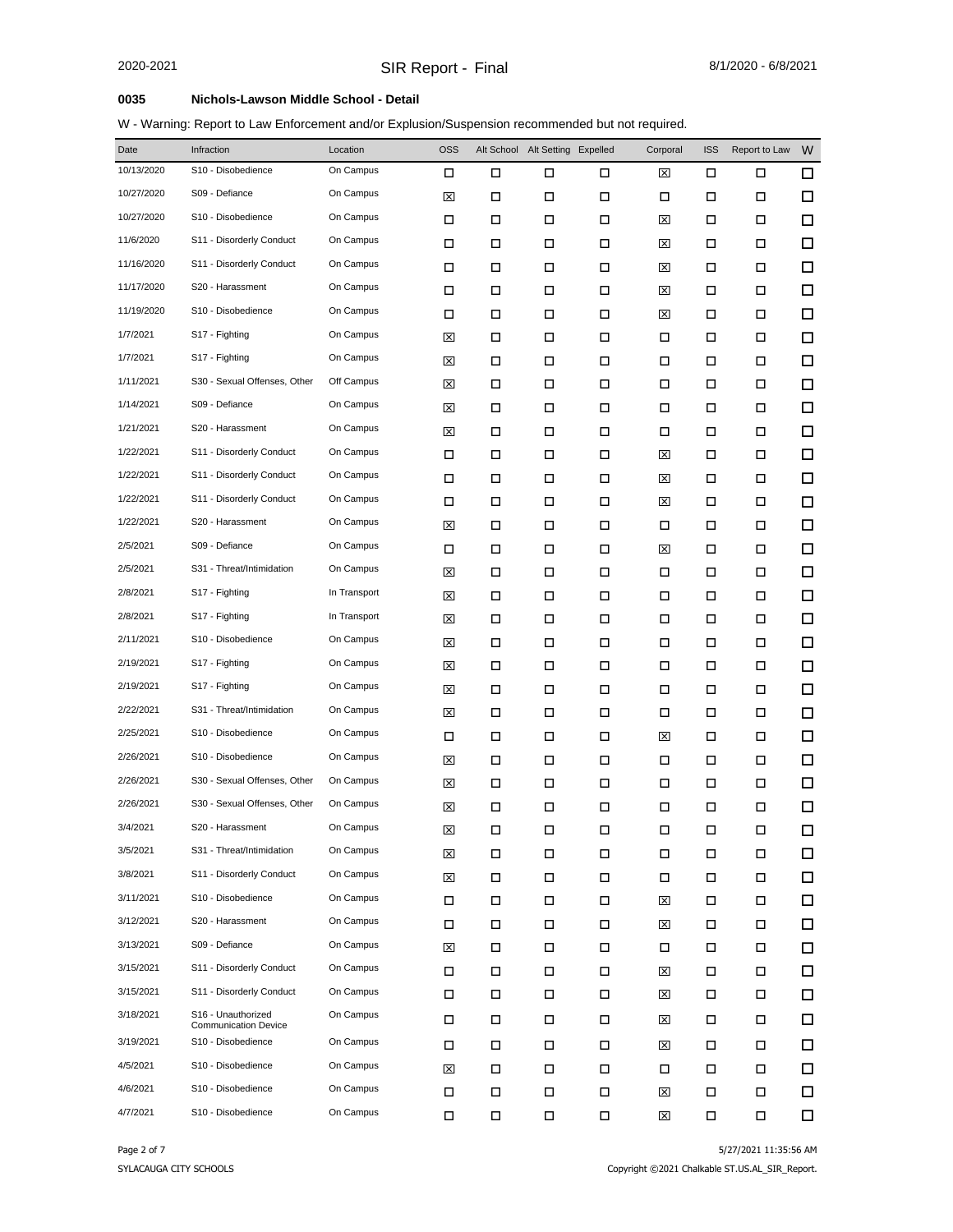### **0035 Nichols-Lawson Middle School - Detail**

W - Warning: Report to Law Enforcement and/or Explusion/Suspension recommended but not required.

| Date      | Infraction                                        | Location     | <b>OSS</b> |   | Alt School Alt Setting Expelled |        | Corporal | <b>ISS</b> | Report to Law | W      |
|-----------|---------------------------------------------------|--------------|------------|---|---------------------------------|--------|----------|------------|---------------|--------|
| 4/7/2021  | S17 - Fighting                                    | In Transport | ⊠          | □ | □                               | □      | □        | □          | □             | □      |
| 4/7/2021  | S17 - Fighting                                    | In Transport | ⊠          | □ | □                               | □      | □        | □          | □             | 口      |
| 4/8/2021  | S10 - Disobedience                                | On Campus    | □          | □ | □                               | □      | ⊠        | □          | □             | $\Box$ |
| 4/12/2021 | S10 - Disobedience                                | On Campus    | ⊠          | □ | □                               | □      | □        | □          | □             | $\Box$ |
| 4/12/2021 | S17 - Fighting                                    | In Transport | ⊠          | □ | □                               | □      | □        | □          | □             | $\Box$ |
| 4/12/2021 | S17 - Fighting                                    | In Transport | ⊠          | □ | □                               | □      | □        | П          | □             | □      |
| 4/15/2021 | S20 - Harassment                                  | On Campus    | ⊠          | □ | □                               | □      | □        | П          | □             | $\Box$ |
| 4/16/2021 | S10 - Disobedience                                | On Campus    | □          | □ | □                               | □      | ⊠        | □          | □             | □      |
| 4/16/2021 | S20 - Harassment                                  | On Campus    | □          | □ | □                               | □      | ⊠        | □          | □             | $\Box$ |
| 4/19/2021 | S10 - Disobedience                                | On Campus    | ⊠          | □ | □                               | □      | □        | П          | □             | □      |
| 4/19/2021 | S10 - Disobedience                                | On Campus    | ⊠          | □ | □                               | □      | □        | П          | □             | $\Box$ |
| 4/19/2021 | S26 - Profanity/Vulgarity                         | On Campus    | □          | □ | □                               | □      | ⊠        | □          | □             | □      |
| 4/19/2021 | S31 - Threat/Intimidation                         | On Campus    | ⊠          | □ | □                               | □      | □        | П          | □             | $\Box$ |
| 4/19/2021 | S32 - Tobacco, Possession                         | On Campus    | ⊠          | □ | □                               | □      | □        | □          | □             | □      |
| 4/20/2021 | S20 - Harassment                                  | On Campus    | ⊠          | □ | □                               | □      | □        | П          | □             | $\Box$ |
| 4/21/2021 | S20 - Harassment                                  | On Campus    | □          | □ | □                               | □      | ⊠        | □          | □             | □      |
| 4/21/2021 | S20 - Harassment                                  | On Campus    | □          | □ | □                               | □      | ⊠        | □          | □             | $\Box$ |
| 4/22/2021 | S16 - Unauthorized<br><b>Communication Device</b> | On Campus    | □          | □ | □                               | □      | ⊠        | □          | □             | □      |
| 4/26/2021 | S <sub>10</sub> - Disobedience                    | On Campus    | □          | □ | □                               | □      | ⊠        | □          | □             | $\Box$ |
| 4/26/2021 | S20 - Harassment                                  | On Campus    | ⊠          | □ | □                               | □      | □        | □          | □             | $\Box$ |
| 4/26/2021 | S20 - Harassment                                  | On Campus    | □          | □ | □                               | □      | ⊠        | □          | □             | $\Box$ |
| 4/27/2021 | S10 - Disobedience                                | On Campus    | □          | □ | □                               | □      | ⊠        | □          | □             | $\Box$ |
| 4/28/2021 | S11 - Disorderly Conduct                          | On Campus    | □          | □ | □                               | □      | ⊠        | □          | □             | □      |
| 4/28/2021 | S11 - Disorderly Conduct                          | On Campus    | □          | □ | □                               | □      | ⊠        | П          | □             | □      |
| 4/29/2021 | S10 - Disobedience                                | On Campus    | □          | □ | □                               | □      | ⊠        | П          | □             | $\Box$ |
| 4/29/2021 | S17 - Fighting                                    | On Campus    | ⊠          | □ | □                               | □      | □        | □          | □             | $\Box$ |
| 4/29/2021 | S17 - Fighting                                    | On Campus    | ⊠          | □ | □                               | □      | □        | П          | □             | □      |
| 4/30/2021 | S20 - Harassment                                  | On Campus    | ⊠          | □ | □                               | □      | □        | □          | □             | $\Box$ |
| 5/5/2021  | S10 - Disobedience                                | On Campus    | □          | Д | □                               | □      | 区        | □          | П             | □      |
| 5/5/2021  | S11 - Disorderly Conduct                          | On Campus    | П          | □ | □                               | П      | ⊠        | П          | □             | □      |
| 5/5/2021  | S11 - Disorderly Conduct                          | On Campus    | □          | П | П                               | П      | ⊠        | П          | □             | $\Box$ |
| 5/6/2021  | S10 - Disobedience                                | On Campus    | ⊠          | □ | П                               | П      | П        | $\Box$     | П             | □      |
| 5/10/2021 | S09 - Defiance                                    | On Campus    | $\Box$     | □ | □                               | $\Box$ | ⊠        | $\Box$     | □             | $\Box$ |
| 5/10/2021 | S20 - Harassment                                  | On Campus    | ⊠          | □ | П                               | П      | □        | П          | П             | 口      |
| 5/11/2021 | S10 - Disobedience                                | On Campus    | □          | □ | □                               | □      | ⊠        | □          | □             | □      |
| 5/11/2021 | S11 - Disorderly Conduct                          | On Campus    | $\Box$     | □ | □                               | □      | ⊠        | $\Box$     | □             | 口      |
| 5/11/2021 | S11 - Disorderly Conduct                          | On Campus    | $\Box$     | □ | □                               | □      | ⊠        |            | □             | $\Box$ |
| 5/11/2021 | S11 - Disorderly Conduct                          | On Campus    | П          | □ | П                               | П      | ⊠        | $\Box$     | □             | □      |
| 5/11/2021 | S20 - Harassment                                  | On Campus    | □          | □ | □                               | □      | ⊠        | □          | □             | $\Box$ |
| 5/12/2021 | S10 - Disobedience                                | On Campus    | □          | □ | П                               | $\Box$ | ⊠        | $\Box$     | □             | $\Box$ |
| 5/12/2021 | S10 - Disobedience                                | On Campus    | П          | □ | $\Box$                          | $\Box$ | ⊠        | П          | □             | Π.     |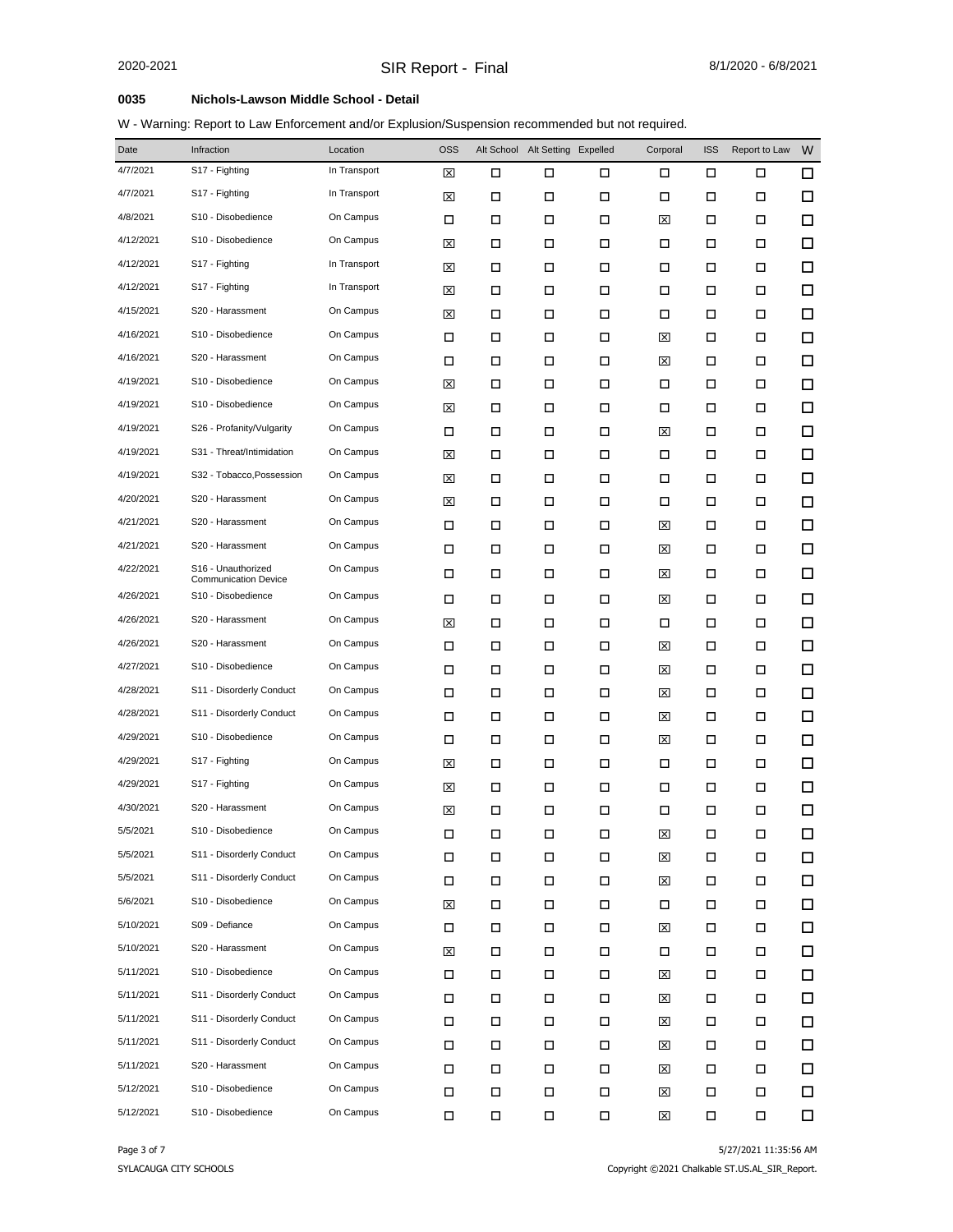### **0035 Nichols-Lawson Middle School - Detail**

W - Warning: Report to Law Enforcement and/or Explusion/Suspension recommended but not required.

| Date      | <b>Infraction</b>         | Location  | <b>OSS</b> | Alt School | Alt Setting Expelled |        | Corporal | <b>ISS</b> | Report to Law | W |
|-----------|---------------------------|-----------|------------|------------|----------------------|--------|----------|------------|---------------|---|
| 5/12/2021 | S10 - Disobedience        | On Campus | $\Box$     | □          | □                    | 口      | 図        | о          | $\Box$        | □ |
| 5/12/2021 | S20 - Harassment          | On Campus | 図          | □          | □                    | □      | □        | □          | $\Box$        | □ |
| 5/13/2021 | S09 - Defiance            | On Campus | □          | □          | □                    | $\Box$ | 図        | □          | $\Box$        | □ |
| 5/14/2021 | S09 - Defiance            | On Campus | □          | □          | □                    | □      | 図        | □          | □             | □ |
| 5/17/2021 | S10 - Disobedience        | On Campus | □          | □          | $\Box$               | $\Box$ | 図        | □          | $\Box$        | □ |
| 5/17/2021 | S10 - Disobedience        | On Campus | □          | □          | □                    | □      | 図        | □          | □             | □ |
| 5/17/2021 | S10 - Disobedience        | On Campus | □          | □          | □                    | □      | 図        | □          | $\Box$        | □ |
| 5/17/2021 | S31 - Threat/Intimidation | On Campus | 図          | $\Box$     | □                    | $\Box$ | □        | □          | $\Box$        | □ |
| 5/20/2021 | S09 - Defiance            | On Campus | 図          | □          | $\Box$               | $\Box$ | □        | □          | $\Box$        | □ |
| 5/21/2021 | S10 - Disobedience        | On Campus | 図          | □          | □                    | □      | □        | □          | □             | □ |
| 5/24/2021 | S20 - Harassment          | On Campus | 図          | ◻          | □                    | □      | □        | П          | □             | п |

#### **0035 Nichols-Lawson Middle School - Summary**

| <b>Infraction</b>                                             | <b>Incidents</b> | <b>OSS</b> | Alt School | Alt Setting Expelled Corporal |             |    | <b>ISS</b>  |
|---------------------------------------------------------------|------------------|------------|------------|-------------------------------|-------------|----|-------------|
| S09 - Defiance                                                | 8                | 4          | 0          | $\mathbf 0$                   | $\mathbf 0$ | 4  | 0           |
| S <sub>10</sub> - Disobedience                                | 28               | 8          | 0          | 0                             | 0           | 21 | 0           |
| S11 - Disorderly Conduct                                      | 14               | 1          | 0          | 0                             | 0           | 14 | 0           |
| S <sub>16</sub> - Unauthorized<br><b>Communication Device</b> | 2                | 0          | 0          | 0                             | 0           | 2  | 0           |
| S17 - Fighting                                                | 6                | 12         | 0          | 0                             | 0           | 0  | 0           |
| S20 - Harassment                                              | 16               | 10         | 0          | 0                             | 0           | 7  | 0           |
| S26 - Profanity/Vulgarity                                     | 1                | 0          | 0          | $\mathbf 0$                   | 0           | 1  | 0           |
| S30 - Sexual Offenses,<br>Other                               | $\overline{2}$   | 3          | 0          | $\mathbf 0$                   | $\mathbf 0$ | 0  | 0           |
| S31 - Threat/Intimidation                                     | 5                | 5          | 0          | $\mathbf 0$                   | 0           | 0  | $\mathbf 0$ |
| S32 - Tobacco, Possession                                     | 1                | 1          | 0          | 0                             | 0           | 0  | 0           |
| Total                                                         | 83               | 44         | 0          | $\mathbf 0$                   | $\Omega$    | 49 | $\Omega$    |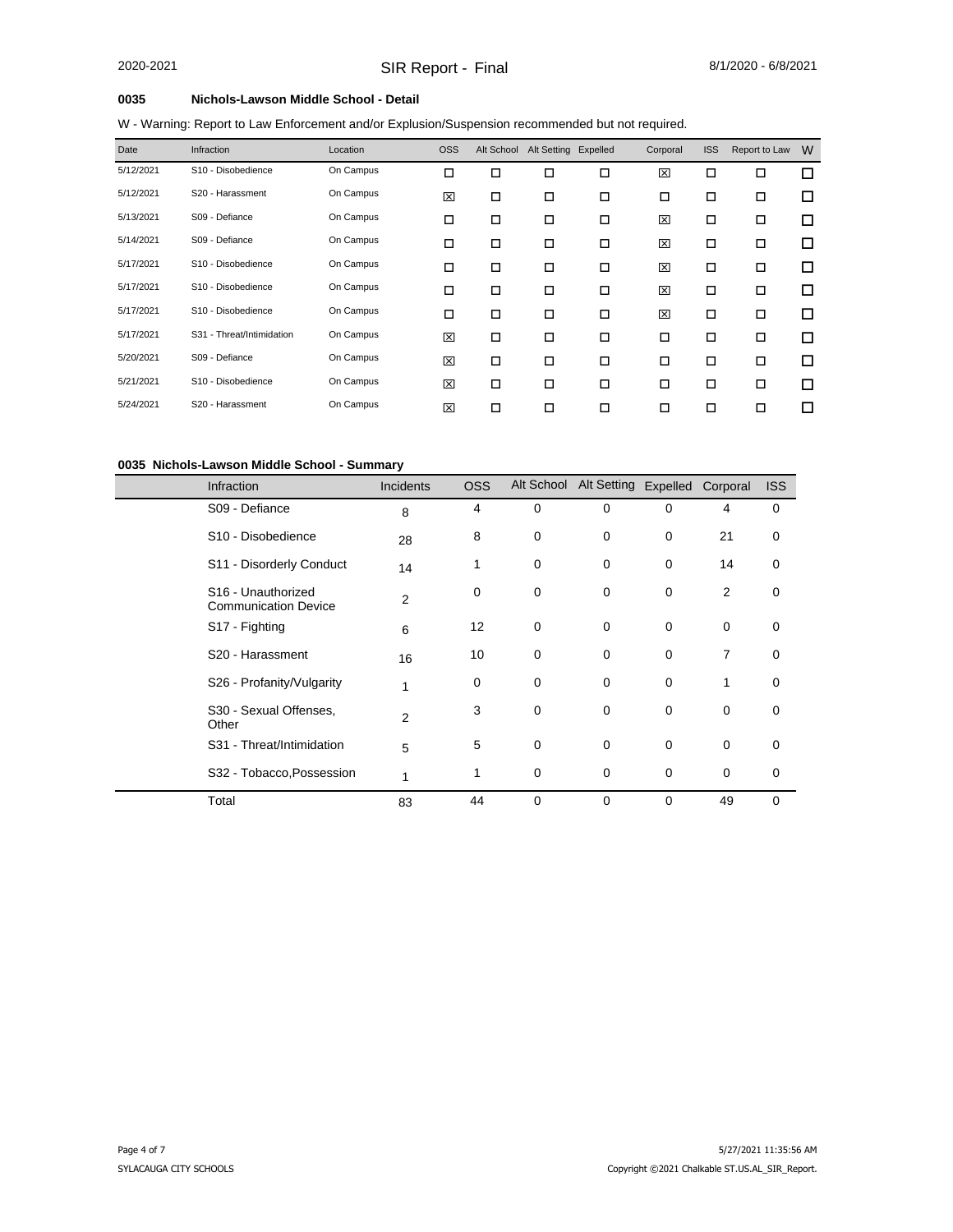#### **0040 Pinecrest Elementary School - Detail**

W - Warning: Report to Law Enforcement and/or Explusion/Suspension recommended but not required.

| Date       | Infraction                | Location  | <b>OSS</b> | Alt School | Alt Setting Expelled |   | Corporal | <b>ISS</b> | Report to Law | W |
|------------|---------------------------|-----------|------------|------------|----------------------|---|----------|------------|---------------|---|
| 9/29/2020  | S31 - Threat/Intimidation | On Campus | ⊠          | □          | □                    |   |          |            |               |   |
| 11/17/2020 | S52 - Knife.Possession    | On Campus | ⊠          | □          | □                    |   | □        |            |               |   |
| 5/20/2021  | S51 - Other Weapon, Use   | On Campus | ×          | □          | ◻                    | п | □        |            |               | ⊠ |
| 5/21/2021  | S11 - Disorderly Conduct  | On Campus | ⊠          | п          | п                    |   | □        | H          |               |   |

#### **0040 Pinecrest Elementary School - Summary**

| <b>Infraction</b>         | Incidents | <b>OSS</b> |   | Alt School Alt Setting Expelled Corporal |   |   | <b>ISS</b> |
|---------------------------|-----------|------------|---|------------------------------------------|---|---|------------|
| S11 - Disorderly Conduct  |           |            | 0 | $\Omega$                                 | 0 | 0 | 0          |
| S31 - Threat/Intimidation |           |            | 0 | $\Omega$                                 | 0 | 0 | 0          |
| S51 - Other Weapon, Use   |           |            | 0 | 0                                        | 0 | 0 | 0          |
| S52 - Knife, Possession   |           |            | 0 | 0                                        | 0 | 0 | 0          |
| Total                     | 4         | 4          | 0 | $\Omega$                                 | 0 |   |            |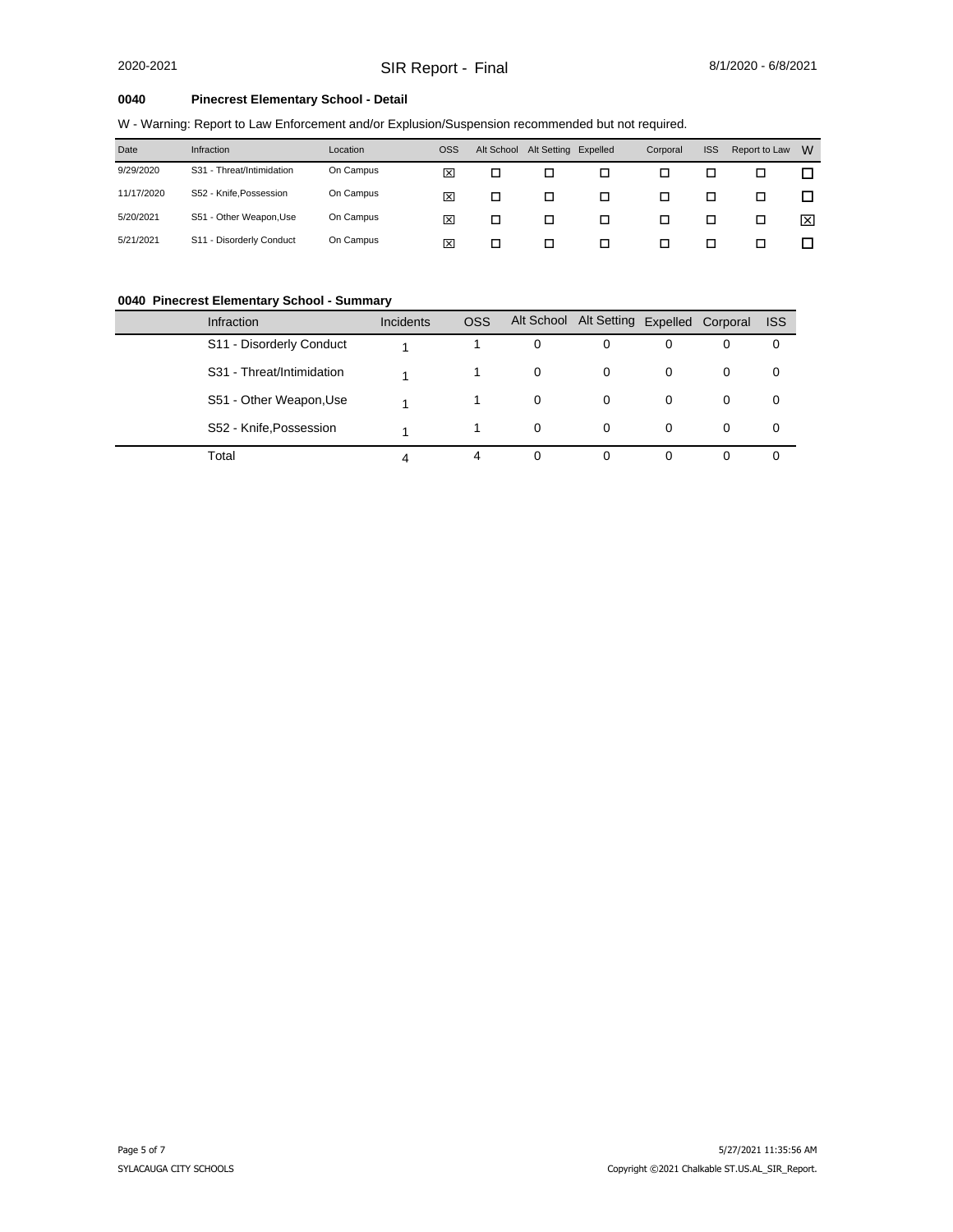## **0050 Sylacauga High School - Detail**

W - Warning: Report to Law Enforcement and/or Explusion/Suspension recommended but not required.

| Date       | Infraction                        | Location                             | <b>OSS</b> |   | Alt School Alt Setting Expelled |        | Corporal | <b>ISS</b> | Report to Law | W      |
|------------|-----------------------------------|--------------------------------------|------------|---|---------------------------------|--------|----------|------------|---------------|--------|
| 8/27/2020  | S58 - Other Incident              | On Campus                            | ⊠          | □ | □                               | □      | □        | П          | □             | ◻      |
| 11/3/2020  | S12 - Disruptive                  | On Campus                            | 図          | П | □                               | □      | □        | □          | □             | □      |
| 11/3/2020  | S20 - Harassment                  | On Campus                            | 図          | □ | □                               | □      | □        | □          | □             | □      |
| 11/20/2020 | S20 - Harassment                  | On Campus                            | 図          | □ | □                               | □      | □        | □          | □             | ◻      |
| 2/1/2021   | S17 - Fighting                    | On Campus                            | ⊠          | П | □                               | □      | □        | П          | □             | $\Box$ |
| 2/1/2021   | S17 - Fighting                    | On Campus                            | ⊠          | П | □                               | □      | □        | П          | □             | □      |
| 2/4/2021   | S17 - Fighting                    | On Campus                            | 図          | П | □                               | □      | □        | □          | □             | $\Box$ |
| 2/4/2021   | S17 - Fighting                    | On Campus                            | 図          | П | □                               | □      | □        | П          | □             | $\Box$ |
| 2/4/2021   | S17 - Fighting                    | On Campus                            | 図          | □ | □                               | □      | □        | □          | □             | $\Box$ |
| 2/18/2021  | S34 - Tobacco, Use                | On Campus                            | 図          | □ | □                               | □      | □        | □          | □             | □      |
| 2/23/2021  | S17 - Fighting                    | On Campus                            | 図          | □ | □                               | □      | □        | □          | □             | □      |
| 2/23/2021  | S20 - Harassment                  | On Campus                            | 図          | П | □                               | □      | □        | $\Box$     | □             | □      |
| 2/23/2021  | S31 - Threat/Intimidation         | On Campus                            | 図          | П | □                               | □      | □        | П          | □             | $\Box$ |
| 2/25/2021  | S34 - Tobacco, Use                | On Campus                            | 図          | П | □                               | □      | □        | П          | □             | $\Box$ |
| 3/12/2021  | S32 - Tobacco, Possession         | On Campus                            | 図          | П | □                               | □      | □        | □          | □             | □      |
| 3/30/2021  | S11 - Disorderly Conduct          | On Campus                            | 囟          | □ | □                               | □      | □        | □          | □             | $\Box$ |
| 4/1/2021   | S12 - Disruptive                  | On Campus                            | ⊠          | □ | □                               | □      | □        | □          | □             | □      |
| 4/1/2021   | S32 - Tobacco, Possession         | On Campus                            | 図          | □ | □                               | □      | □        | □          | □             | $\Box$ |
| 4/1/2021   | S32 - Tobacco, Possession         | On Campus                            | ⊠          | П | □                               | □      | □        | □          | П             | $\Box$ |
| 4/8/2021   | S20 - Harassment                  | On Campus                            | 図          | П | □                               | □      | □        | $\Box$     | □             | □      |
| 4/16/2021  | S17 - Fighting                    | On Campus                            | 図          | П | □                               | □      | □        | □          | □             | □      |
| 4/16/2021  | S49 - Other<br>Weapon, Possession | On Campus                            | □          | □ | □                               | ⊠      | □        | □          | □             | □      |
| 4/17/2021  | S03 - Alcohol Use                 | On Campus, school<br>sponsored event | □          | ⊠ | □                               | □      | □        | □          | □             | ⊠      |
| 4/19/2021  | S12 - Disruptive                  | On Campus                            | □          | 図 | □                               | □      | □        | П          | □             | $\Box$ |
| 4/20/2021  | S09 - Defiance                    | On Campus                            | ⊠          | П | □                               | □      | □        | $\Box$     | □             | $\Box$ |
| 4/28/2021  | S17 - Fighting                    | On Campus                            | 図          | П | □                               | □      | □        | П          | □             | $\Box$ |
| 4/28/2021  | S17 - Fighting                    | On Campus                            | 囟          | П | □                               | □      | □        | □          | $\Box$        | □      |
| 5/4/2021   | S34 - Tobacco, Use                | On Campus                            | ⊠          | □ | □                               | □      | □        | □          | □             | □      |
| 5/5/2021   | S26 - Profanity/Vulgarity         | On Campus                            | 囟          | □ | □                               | □      | □        | □          | □             | $\Box$ |
| 5/6/2021   | S12 - Disruptive                  | On Campus                            | ⊠          | П | □                               | □      | □        | □          | □             | □      |
| 5/6/2021   | S32 - Tobacco, Possession         | On Campus                            | 図          | П | □                               | □      | □        | $\Box$     | П             | □      |
| 5/12/2021  | S32 - Tobacco, Possession         | On Campus                            | 図          | П | □                               | $\Box$ | □        | □          | $\Box$        | □      |